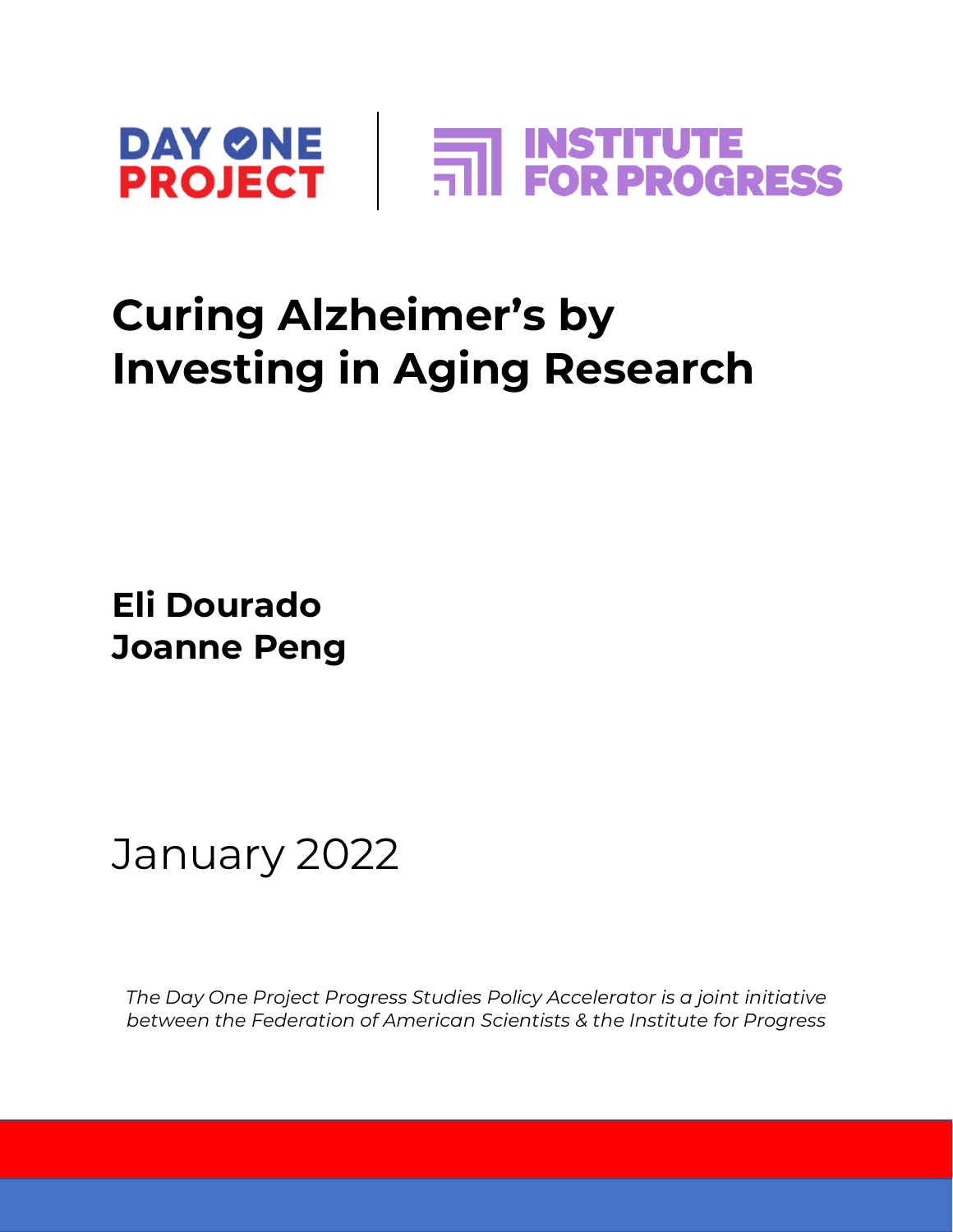# **DAY ONE | FOR PROGRESS**

#### **Summary**

Congress allocates billions of dollars annually to Alzheimer's research in hopes of finding an effective prophylactic, treatment, or cure. But these massive investments have little likelihood of paying off absent a game-changing improvement in our present knowledge of biology. Funds currently earmarked for Alzheimer's research would be more productive if they were instead invested into deepening understanding of aging biology at the cell, tissue, and organ levels. Fundamental research advances in aging biology would directly support better outcomes for patients with Alzheimer's as well as a plethora of other chronic diseases associated with aging — diseases that are the [leading cause](https://www.nature.com/articles/s41536-021-00169-5) of mortality and disability, responsible for 71% of annual deaths worldwide and 79% of years lived with disability. Congress should allow the National Institute on Aging to spend funds currently restricted for research into Alzheimer's specifically on research into aging biology more broadly. The result would be a society better prepared for the imminent health challenges of an aging population.

#### **Challenge and Opportunity**

The NI[H estimates](https://www.nia.nih.gov/sites/default/files/2021-07/bypass_budget_executive_summary_508.pdf) that 6.25 million Americans now have Alzheimer's disease, and that due to an aging population, that number will more than double to 13.85 million by the year 2060. *The Economist* similarly [estimates](https://www.economist.com/leaders/2020/08/27/the-rising-prevalence-of-dementia-is-a-global-emergency) that an estimated 50 million people worldwide suffer dementia, and that that number will increase to 150 million by the year 2050. These dire statistics, along with astute political maneuvering by Alzheimer's advocates, have led Congress to earmark billions of dollars of federal health-research funds for Alzheimer's disease.

President Obama's **[FY2014](https://www.govinfo.gov/content/pkg/BUDGET-2014-BUD/pdf/BUDGET-2014-BUD.pdf)** and [FY2015](https://www.govinfo.gov/content/pkg/CREC-2014-01-15/pdf/CREC-2014-01-15-bk2.pdf) budget requests explicitly cited the need for additional Alzheimer's research at the National Institutes of Health (NIH). In FY2014, Congress responded by giving the NIH's National Institute on Aging (NIA) a small but disproportionate increase [in](https://www.govinfo.gov/content/pkg/CREC-2014-01-15/pdf/CREC-2014-01-15-bk2.pdf) funding relative to other national institutes, "in [recognition](https://www.govinfo.gov/content/pkg/CREC-2014-01-15/pdf/CREC-2014-01-15-bk2.pdf) of the Alzheimer's disease research initiative throughout NIH." Congress's [explanatory statement](https://www.govinfo.gov/content/pkg/CREC-2014-12-11/pdf/CREC-2014-12-11-house-bk2.pdf) for its FY2015 appropriations laid out good reasons not to earmark a specific portion of NIH funds for Alzheimer's research, stating:

*"In keeping with longstanding practice, the agreement does not recommend a specific amount of NIH funding for this purpose or for any other individual disease. Doing so would establish a dangerous precedent that could politicize the NIH peer review system. Nevertheless, in recognition that Alzheimer's disease poses a serious threat to the Nation's long-term health and economic stability, the agreement expects that a significant portion of the recommended increase for NIA should be directed to research on Alzheimer's. The exact amount should be determined by scientific opportunity of additional research on this disease and the quality of grant*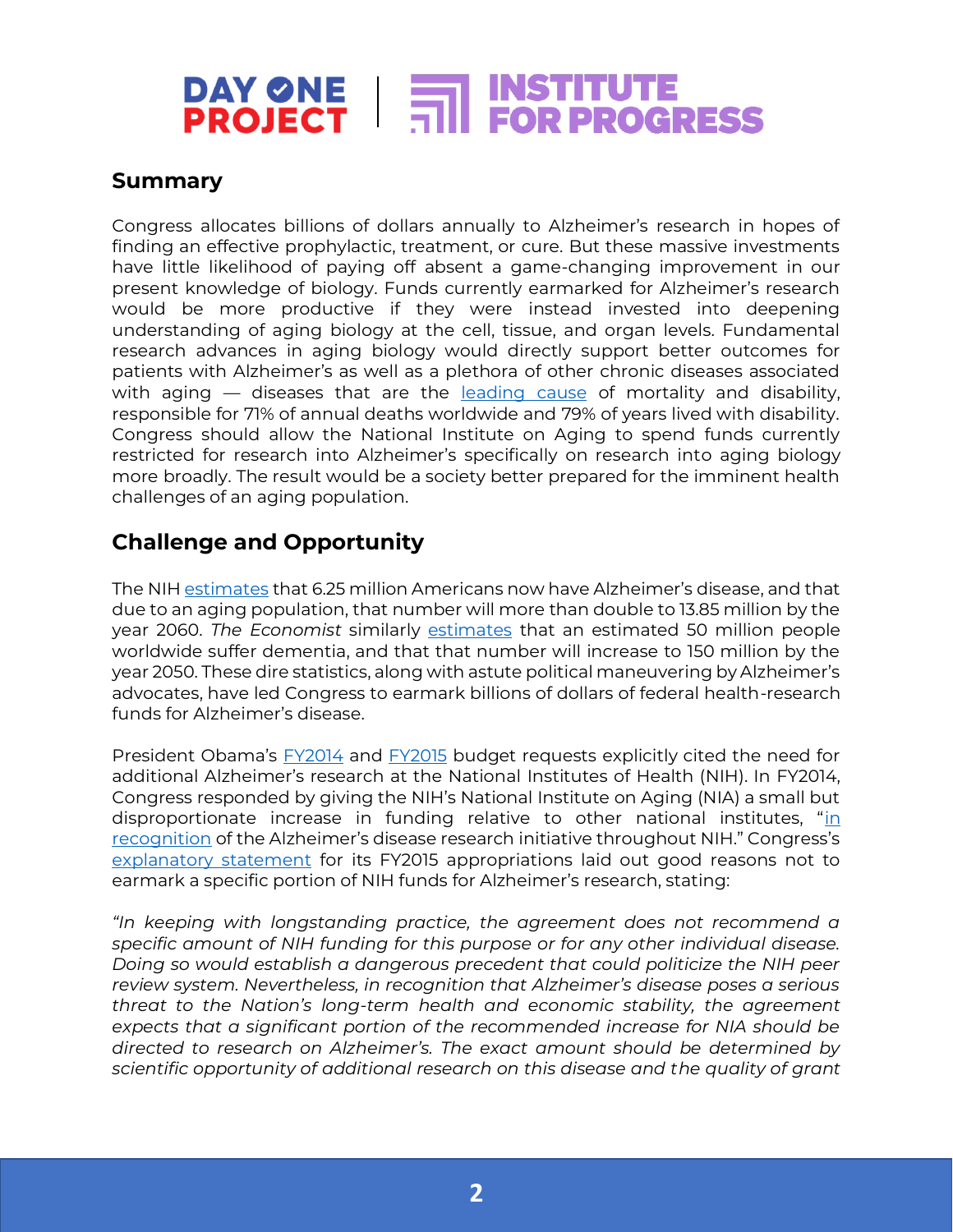#### DAY ØNE |<br>PROJECT | **FOR PROGRESS**

*applications that are submitted for Alzheimer's relative to those submitted for other diseases."*

But this position changed suddenly in FY2016, when Congres[s earmarked](https://www.congress.gov/crec/2015/12/17/CREC-2015-12-17-bk3.pdf) \$936 million for Alzheimer's research. The amount earmarked by Congress for Alzheimer's research has risen almost linearly every year since then, reaching [\\$3.1](https://www.congress.gov/117/cprt/HPRT43750/CPRT-117HPRT43750.pdf) billion in FY2021 (Figure 1).



This tsunami of funding has been unprecedented for the NIA. The seemingly limitless availability of money for Alzheimer's research has created a perverse incentive for the NIH and NIA to solicit additional Alzheimer's funding, even as agencies struggle to deploy existing funding efficiently. The NIH Director's [latest report](https://www.nia.nih.gov/sites/default/files/2021-07/bypass_budget_executive_summary_508.pdf) to Congress on Alzheimer's funding suggests that with an additional \$226 million per year in funding, the NIH and NIA could effectively treat or prevent Alzheimer's disease and related dementias by 2025.

This is a laughable untruth. No cure for Alzheimer's is in the offing. Progress on Alzheimer's research is stalling and commercial interest is declining. Of the [413](https://alzres.biomedcentral.com/articles/10.1186/alzrt269)  [Alzheimer's clinical trials](https://alzres.biomedcentral.com/articles/10.1186/alzrt269) performed in the United States between 2002 and 2012, 99.6% failed. Recent federal investments seemed to be paying off when in 2021 the Food and Drug Administration (FDA) [approved](https://www.fda.gov/news-events/press-announcements/fda-grants-accelerated-approval-alzheimers-drug) [Aduhelm,](https://en.wikipedia.org/wiki/Aducanumab) the first new treatment for Alzheimer's since 2003. But the approval was based on the surrogate endpoint of amyloid plaques in the brain as observed by PET scans, not on patient outcomes. In its first months on the market, Aduhelm visibly flopped. Scientists subsequentl[y called](https://rightcarealliance.org/call-for-the-accelerated-withdrawal-of-aducanumab-aduhelm/)  [on](https://rightcarealliance.org/call-for-the-accelerated-withdrawal-of-aducanumab-aduhelm/) the FDA to withdraw marketing approval for the drug. If an effective treatment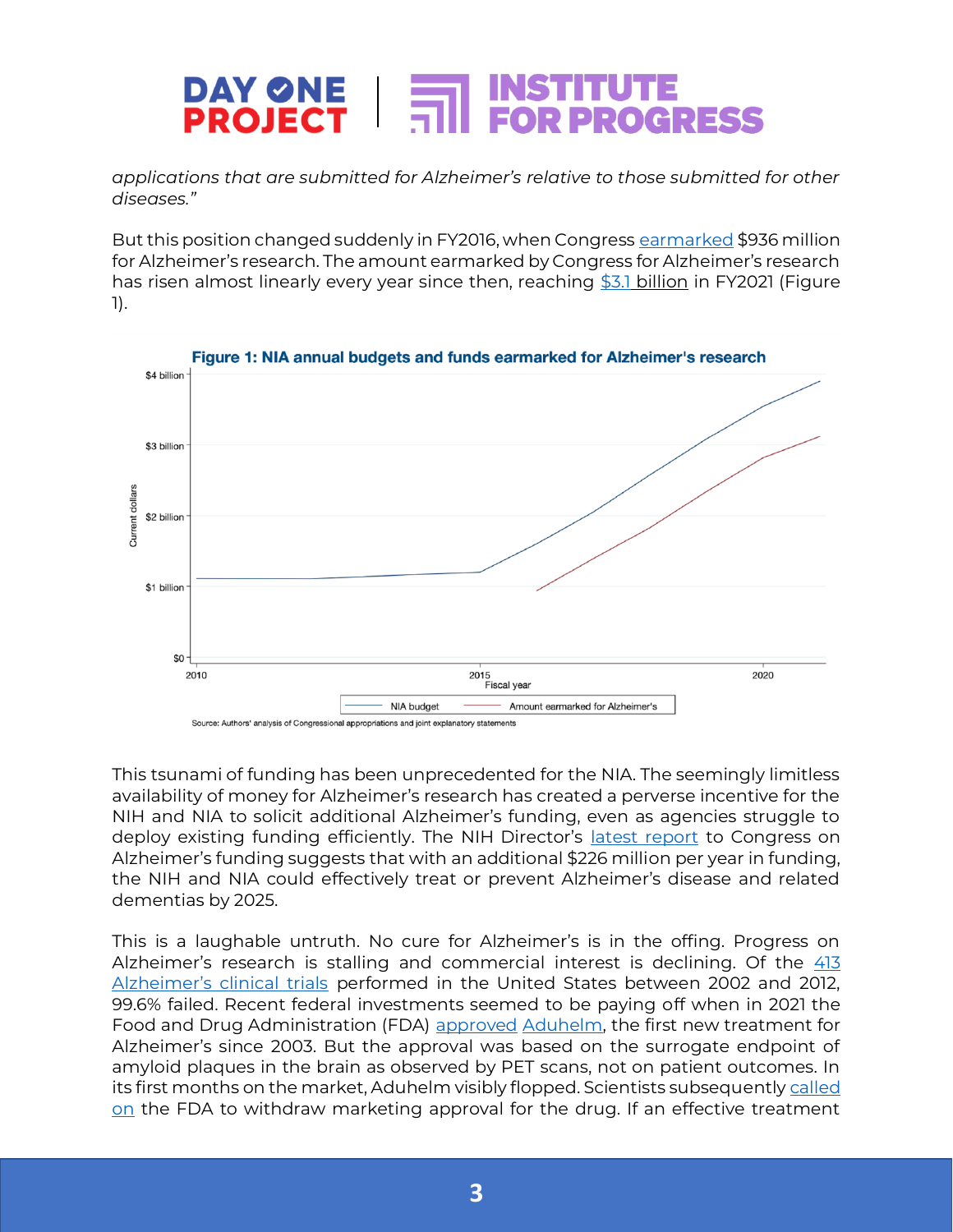# **DAY ONE | FOR PROGRESS**

were likely by 2025, Big Pharma would be doubling down. But Pfizer announced it was [abandoning](https://www.reuters.com/article/us-pfizer-alzheimers/pfizer-ends-research-for-new-alzheimers-parkinsons-drugs-idUSKBN1EW0TN) Alzheimer's research in 2018.

The upshot is clear: lavish funding on treatments and cures for a disease can only do so much absent knowledge of that disease's underlying biological mechanisms. We as a society must resist the temptation to waste money on expensive shots in the dark, and instead invest strategically into understanding the basic biochemical and genetic mechanisms underlying aging processes at the cell, tissue, and organ levels.

#### **Plan of Action**

Aging is the number-one risk factor for Alzheimer's disease, as it is for many other diseases. All projections of an increasing burden of Alzheimer's are based on the fact that our society is getting older. And indeed, even if a miraculous cure for Alzheimer's were to emerge, we would still have to contend with an impending onslaught of other impending medical and social costs.

Economists and scientists have [estimated](https://www.nature.com/articles/s43587-021-00080-0) extending average life expectancy in the United States by one year is worth \$38 trillion. But funding for basic research on aging remains tight. Outside of the NIA, several foundations in the United States are actively [funding](https://academic.oup.com/ppar/article/29/4/134/5585520) aging research: the American Federation for Aging Research (AFAR), The Glenn Foundation for Medical Research, and the SENS Foundation each contribute a few million per year for aging research. Privately funded [fast grants](https://impetusgrants.org/) have backed bold aging projects with an additional \$26 million.

This relatively small investment in basic research has generated billions in private funding to commercialize findings. Startups raised  $$850$  million in 2018 to target aging and age-related diseases. Google's private research arm Calico is armed with billions and a pharmaceutical partner in Abbvie, and the Buck Institute's Unity Biotechnology launched an initial public offering (IPO) in 2018. In 2021, Altos Labs raised hundreds of millions to commercialize cellular reprogramming technology. Such dynamism and progress in aging research contrasts markedly with the stagnation in Alzheimer's research and indicates that the former is a more promising target for federal research dollars.

Now is the time for the NIA to drive science-first funding for the field of aging. Congress should maintain existing high funding levels at NIA, but this funding should no longer be earmarked solely for Alzheimer's research. In every annual appropriation since FY2016, the House and Senate appropriations committees have issued a joint explanatory statement that has force of law and includes the Alzheimer's earmark. These committees should revert to their FY2015 position against politically directing NIH funds towards particular ends. The past six years have shown such political direction to be a failed experiment.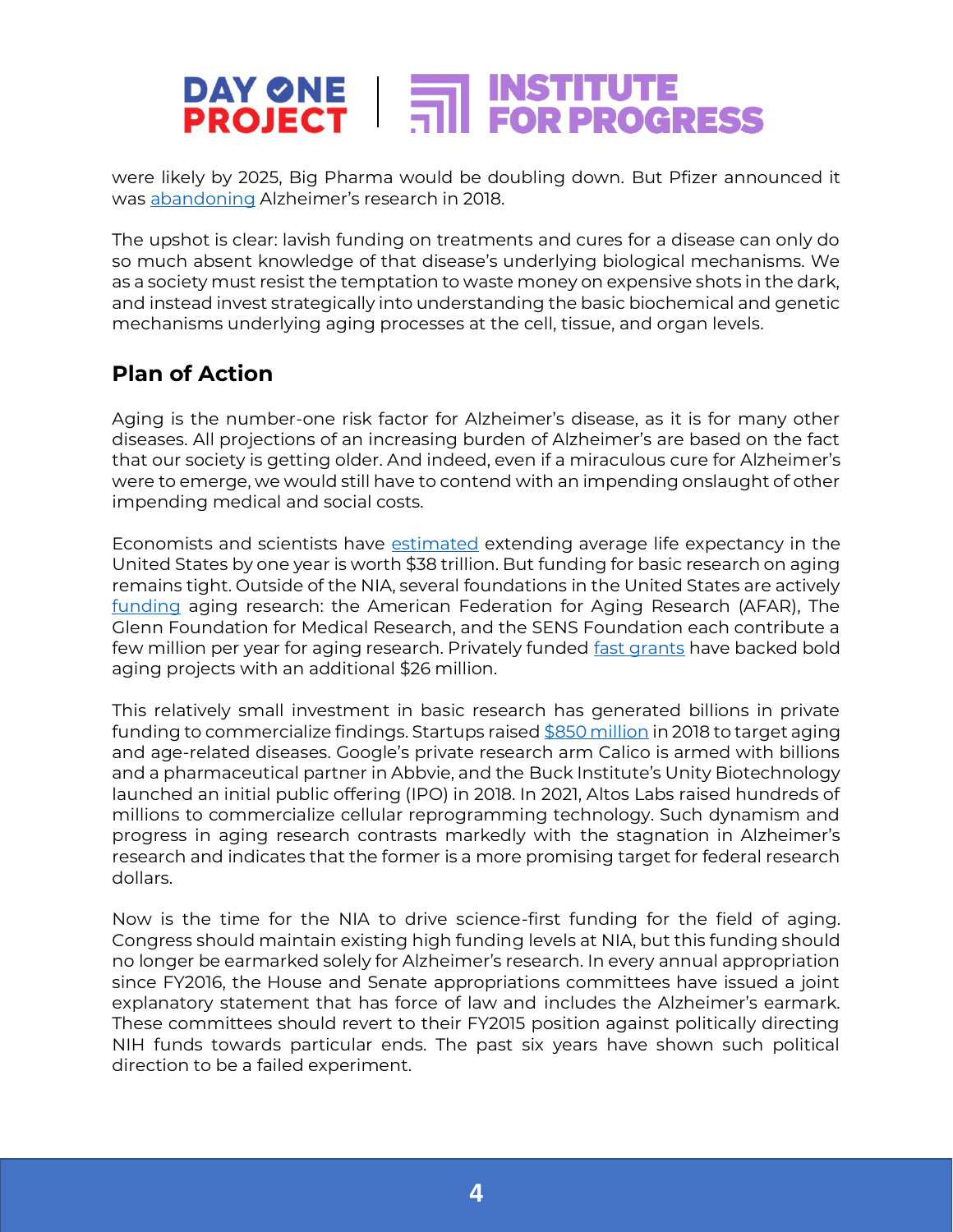## **DAY ONE | THE INSTITUTE<br>PROJECT | THE FOR PROGRESS**

Removing the Alzheimer's earmark would allow the NIA to use its professional judgment to fund the most promising research into aging based on scientific opportunity and the quality of the grant applications it receives. We expect that this in turn would cause agency-funded research to flourish and stimulate further research and commercialization from industry, as privately funded aging research already has. Promising areas that the NIA could invest in include building tools for understanding molecular mechanisms of aging, establishing and validating aging biomarkers, and funding more early-stage clinical trials for promising drugs. By building a better understanding of aging biology, the NIA could do much to render even Alzheimer's disease treatable.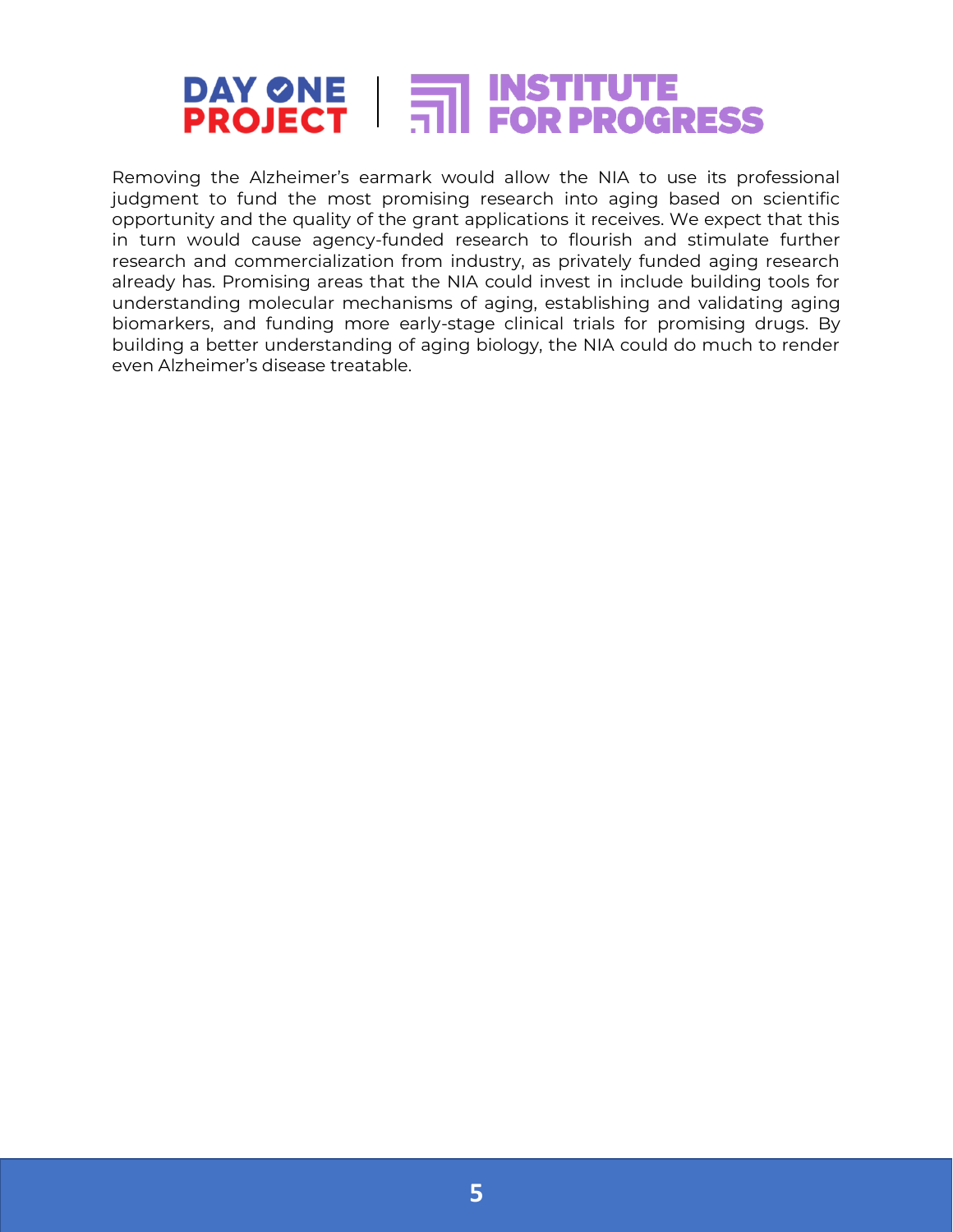### **DAY ONE | THE INSTITUTE<br>PROJECT | THE FOR PROGRESS**

#### **Frequently Asked Questions**

#### **1. How did Congress get so interested in Alzheimer's disease? What recent actions has Congress taken on funding for Alzheimer's research?**

In 2009, a private task force calling itself the Alzheimer's Study Group released a [report](https://www.alz.org/documents/national/report_asg_alzplan.pdf) entitled "A National Alzheimer's Strategic Plan." The group, co-chaired by former Speaker of the House Newt Gingrich and former Nebraska Senator Bob Kerrey, called on Congress to immediately increase funding for Alzheimer's and dementia research at the NIH by \$1 billion per year.

In response to the report, Senators Susan Collins and Evan Bayh introduced the [National Alzheimer's Project Act](https://www.congress.gov/111/plaws/publ375/PLAW-111publ375.pdf) (NAPA), which was signed into law in 2011 by Barack Obama. NAPA requires the Department of Health and Human Services to produce an [annual assessment](https://aspe.hhs.gov/collaborations-committees-advisory-groups/napa/napa-documents/napa-national-plans) of the nation's progress in preparing for an escalating burden of Alzheimer's disease. This annual assessment is called the National Plan to Address Alzheimer's Disease. The first National Plan, released in 2012, established a goal of effectively preventing or treating Alzheimer's disease by 2025. In addition, the Alzheimer's Accountability Act, which passed in the [2015 omnibus,](https://www.congress.gov/113/plaws/publ235/PLAW-113publ235.pdf) gives the NIH director the right and the obligation to report directly to Congress on the amount of additional funds needed to meet the goals of the national plan, including the selfimposed 2025 goal.

#### **2. Why is treating Alzheimer's so hard?**

Understanding diseases that progress over a long period of time such as Alzheimer's requires complex clinical studies. Lessons learned from [past research](https://ascpt.onlinelibrary.wiley.com/doi/full/10.1111/cts.12491) indicate that animal models don't necessarily translate into humans when it comes to such diseases. Heterogeneity in disease presentation, imprecise clinical measures, relevance of target biomarkers, and difficulty in understanding underlying causes exacerbate the problem for Alzheimer's specifically.

Alzheimer's is also a whole-system, multifactorial disease. Dementia i[s associated](https://www.nature.com/articles/s41598-017-13601-y) with a decreased variety of gut microbiota. Getting cataract surgery seemingly [reduces](https://www.newscientist.com/article/2300353-older-people-who-get-cataracts-removed-have-lower-dementia-risk/) Alzheimer's risk. Inflammatory responses from the immune system can [aggravate](https://www.nature.com/articles/s41582-021-00549-x) neurodegenerative diseases. The blood-brain barrie[r uptakes](https://pubmed.ncbi.nlm.nih.gov/32612231/) less plasma protein with age. The list goes on. Understanding Alzheimer's hence requires understanding of many other biological systems.

#### **3. What is the amyloid hypothesis?**

Alzheimer's is named after Alois Alzheimer, a German scientist credited with [publishing](https://www.ncbi.nlm.nih.gov/pmc/articles/PMC3181715/) the first case of the disease in 1906. In the post-mortem brain sample of his patient, he identified extracellular deposits, now known as amyloid plaques, clumps of amyloid-beta (Aβ) protein. In 1991, David Allsop and John Hardy [proposed](https://pubmed.ncbi.nlm.nih.gov/1763432/) the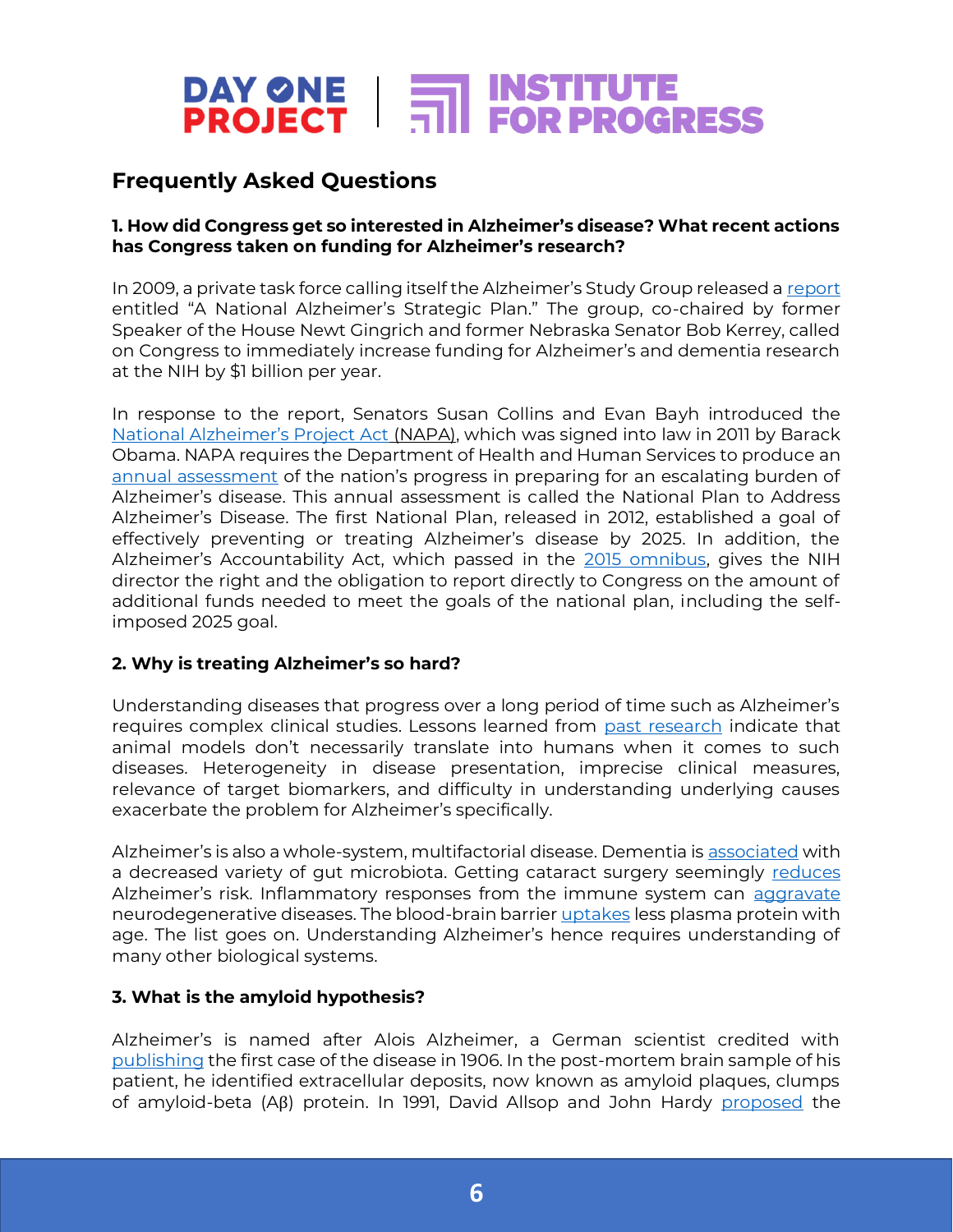# **DAY ONE | FOR PROGRESS<br>PROJECT | FOR PROGRESS**

amyloid hypothesis after discovering a pathogenic mutation in the APP (Aβ precursor protein) gene on chromosome 21. Such a mutation led to increased Aβ deposits which present as early-onset Alzheimer's disease in families.

The hypothesis [suggested](https://www.nature.com/articles/s41392-019-0063-8) that Alzheimer's follows the pathological cascade of Aβ aggregation → tau phosphorylation → neurofibrillary tangles → neuronal death. These results indicated that Aβ could be a drug target for Alzheimer's disease.

In the 1990s, Elan Pharmaceuticals proposed a vaccine against Alzhiemer's by stopping or slowing the formation of Aβ aggregates. It was a compelling idea. In the following decades, drug development centered around this hypothesis, leading to the [current approaches](https://www.nature.com/articles/s41392-019-0063-8) to Alzhiemer's treatment: Aβ inhibition (β- and γ-secretase inhibitors), anti-aggregation (metal chelators), Aβ clearing (protease-activity regulating drugs), and immunotherapy.

In the last decade, the growing arsenal of  $\Delta\beta$  therapies fueled the excitement that we were close to an Alzheimer's treatment. The [2009 report,](https://www.alz.org/documents/national/report_asg_alzplan.pdf) the [2012 national plan,](https://www.congress.gov/111/plaws/publ375/PLAW-111publ375.pdf) and [Obama's funding requests](https://docs.google.com/document/d/1iWjN2v7WxtZYqIQqI7hT2BYxsdEWZEl2aY-iSeMsINA/edit#heading=h.2et92p0) seemed to confirm that this was the case.

However, the strength of the amyloid hypothesis has declined since then. Since the shutdown of the first Alzheimer's vaccine in 2002, numerous other pharmaceutical companies have [tried and failed](https://www.science.org/content/blog-post/alzheimer-s-vaccines) at creating their own vaccine, despite many promising assets shown to clear Aβ plaques in animal models. Monoclonal antibody treatments (of which *aducanamab* is an example) have [reduced](https://www.nejm.org/doi/full/10.1056/NEJMoa1705971) free plasma concentrations of Aβ by 90%, [binding to](https://pubmed.ncbi.nlm.nih.gov/29221491/) all sorts of Aβ from monomeric and soluble Aβ to fibrillar and oligomeric Aβ. These treatments have suffered high-profile latestage clinical trial failures in the last five years. Similar failures surround other approaches to Alzheimer's drug development.

There is no doubt these therapies are successful at reducing Aβ concentration in preclinical trials. But combined with the continuous failure of these drugs in late-stage clinical trials, perhaps  $\Delta \beta$  [does not play](https://www.nature.com/articles/s41392-019-0063-8) as major a role in the mechanistic process as hypothesized.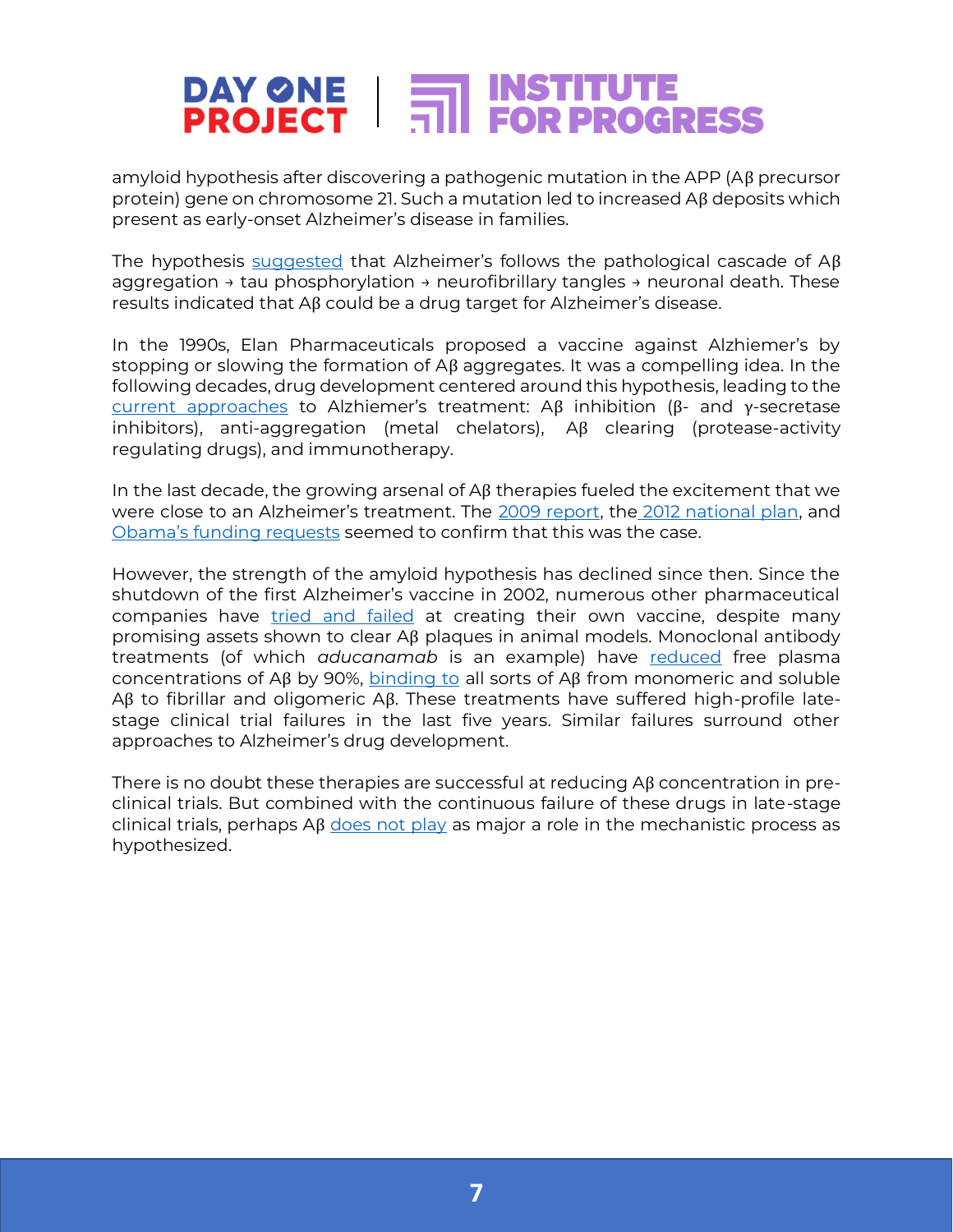# **DAY ONE | FOR PROGRESS**



#### **About the Authors**

**Eli Dourado** is a senior research fellow at the Center for Growth and Opportunity at Utah State University. His work focuses on identifying and eliminating the barriers to the hard technology innovations needed to drive large increases in economic growth. He has worked on a wide range of technology policy issues, including aviation, space, geothermal energy, and cryptocurrency. His popular writing has appeared in The New York Times, The Wall Street Journal, The Washington Post, and Foreign Policy, among other outlets. Prior to joining the CGO, Eli was the first policy hire at a supersonic aviation startup. Before that, he was a senior research fellow at the Mercatus Center at George Mason University and director of its technology policy program. He received a PhD in economics from George Mason University and a BA in economics and political science from Furman University.



**Joanne Peng** is a scientist working on longevity research. In the past, she was a Thiel Fellow, conducting research at the Ryerson Biomedical Research Institute at MaRS and the Buck Institute for Research on Aging. Joanne has also played music professionally in the Regina Symphony, worked on COVID testing at Curative, and explored mathematics at Pearson College UWC. She is currently at Princeton, and grateful to be supported by fellowships from the Thiel Foundation, Interact, and the Davis UWC Scholar program.